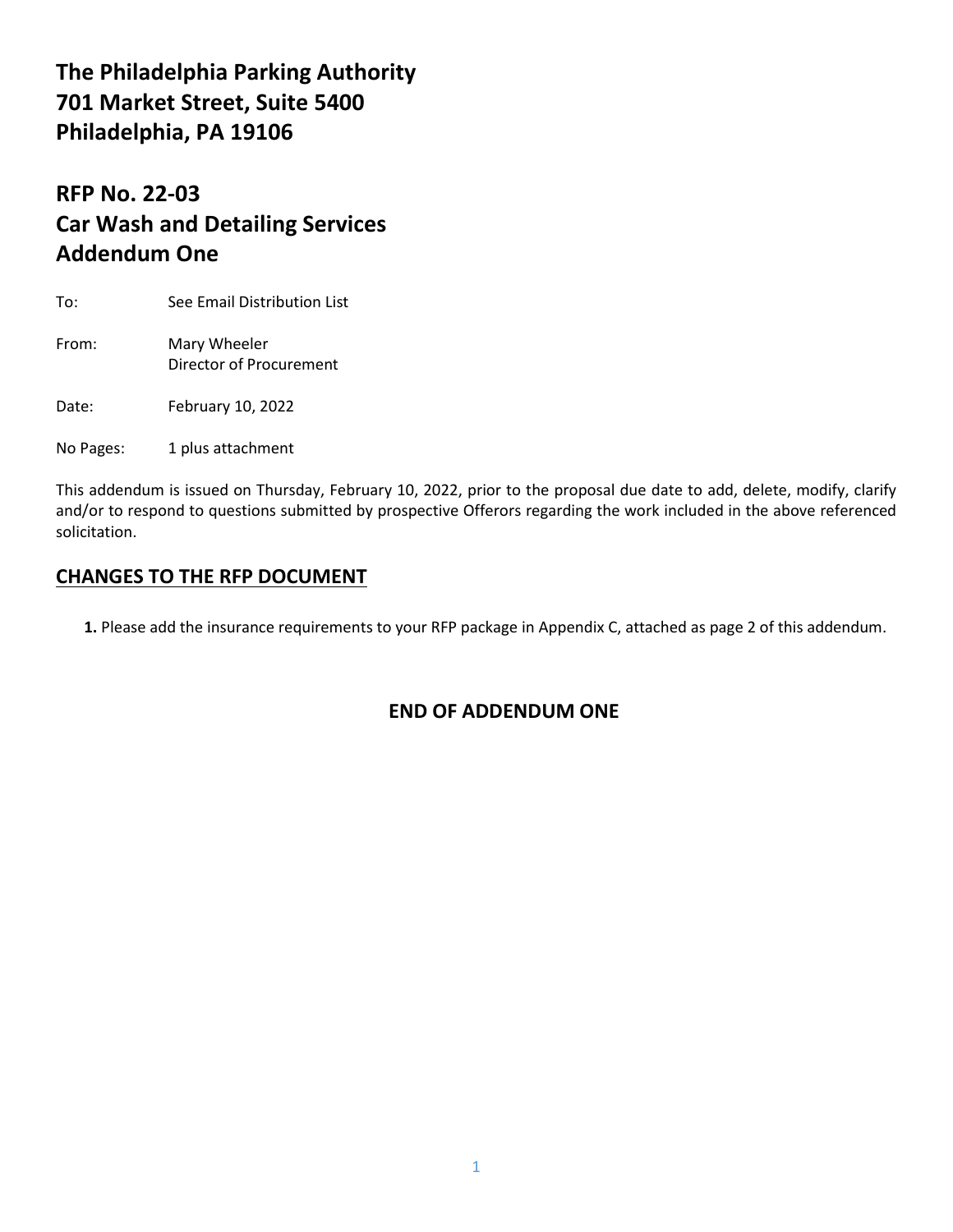### THE PHILADELPHIA PARKING AUTHORITY INSURANCE REQUIREMENTS RFP 22-03 CAR WASH AND DETAILING SERVICES

Prior to commencement of the contract and until completion of work, **Vendor** shall, at its sole expense, maintain the following insurance on its own behalf, with an insurance company or companies having an A.M. Best Rating of "A-: Class VII" or better, and furnish to The Philadelphia Parking Authority (PPA) Certificates of Insurance evidencing same. Coverage must be written on an "occurrence" basis (exception – professional and environmental/pollution liability may be written on a "claims-made basis) and shall be maintained without interruption through the entire period of this agreement.

- 1. Workers Compensation and Employers Liability: in the State in which the work is to be performed and elsewhere as may be required and shall include, where applicable, U.S. Longshoremen's and Harbor Workers' Coverage.
	- a) Workers' Compensation Coverage: Statutory Requirements
	- b) Employers Liability Limits not less than:

| Bodily Injury by Accident: | \$500,000 Each Accident |
|----------------------------|-------------------------|
| Bodily Injury by Disease:  | \$500,000 Each Employee |
| Bodily Injury by Disease:  | \$500,000 Policy Limit  |

- 2. Commercial General Liability: including Premises-Operations, Independent Contractors, Products/Completed Operation, Broad Form Property Damage, Contractual Liability (including Liability for Employee Injury assumed under a Contract), and Personal Injury Coverage.
	- a) Occurrence Form with the following limits:

| (1) General Aggregate:                                                                                                                                                                                                                                                                         | \$2,000,000 |
|------------------------------------------------------------------------------------------------------------------------------------------------------------------------------------------------------------------------------------------------------------------------------------------------|-------------|
| (2) Products/Completed Operations Aggregate:                                                                                                                                                                                                                                                   | \$1,000,000 |
| (3) Each Occurrence:                                                                                                                                                                                                                                                                           | \$1,000,000 |
| (4) Personal and Advertising Injury:                                                                                                                                                                                                                                                           | \$1,000,000 |
| (5) Fire Damage (any one fire):                                                                                                                                                                                                                                                                | 50,000      |
| (6) Medical Expense (any one person):                                                                                                                                                                                                                                                          | 5,000       |
| $\Omega$ . $\Omega$ and $\Lambda$ is a set of the set of solution $\mathbf{D}$ and $\mathbf{D}$ and $\mathbf{D}$ and $\mathbf{D}$ and $\mathbf{D}$ and $\mathbf{D}$ and $\mathbf{D}$ and $\mathbf{D}$ and $\mathbf{D}$ and $\mathbf{D}$ and $\mathbf{D}$ and $\mathbf{D}$ and $\mathbf{D}$ and |             |

- b) General Aggregate must apply on a Per Location Basis, as applicable.
- c) Owner must be named as additional insured as shown in requirement #8.
- 3. Automobile Liability: (Note: if no owned vehicles, show at least hired and non-owned coverage) a) Coverage to include:
	- (1) All Owned, Hired and Non-Owned Vehicles
	- (2) Contractual Liability Coverage (including Liability for Employee Injury assumed under a Contract)
	- b) Per Accident Combined Single Limit: \$1,000,000
	- c) Owner must be named as additional insured as shown in requirement #8.
- 4. Garagekeepers Liability: Evidence of Comprehensive and Collision coverages for the duration of time when Authority vehicles are in **Vendor's** care, custody, or control. (Note: it is acceptable if this is included in **Vendor's** Auto policy).
- 5. Excess / Umbrella Liability Insurance with a minimum acceptable limit of coverage of \$5,000,000 per occurrence and aggregate. Such coverage shall be excess of the general liability insurance, business auto liability insurance, and employers liability as required by this contract. Owner must be named as additional insured as shown in requirement #8.
- 6. Deductibles or Self-Insured Retentions: **Vendor** is responsible to pay any and all deductibles and/or self-insured retentions that may apply to the required insurance.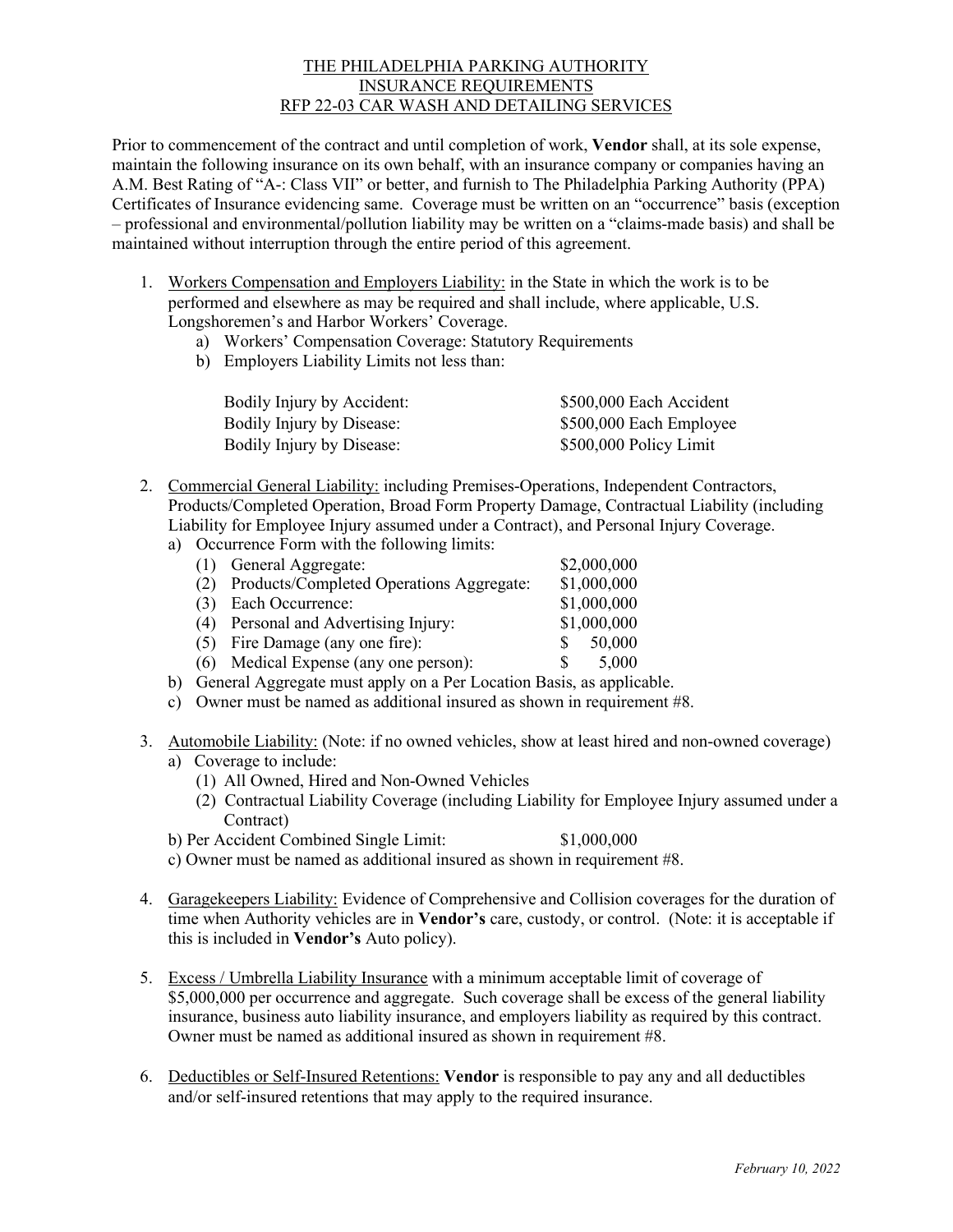### THE PHILADELPHIA PARKING AUTHORITY INSURANCE REQUIREMENTS RFP 22-03 CAR WASH AND DETAILING SERVICES

- 7. Financial Rating of Insurance Companies:
	- a) A.M. Best Rating: A (Excellent) or Higher
	- b) A.M. Best Financial Size Category: Class VII or Higher
- 8. The Philadelphia Parking Authority, The City of Philadelphia, The Commonwealth of Pennsylvania, and the Division of Aviation its agents, employees, representatives, officers and directors individually and collectively, shall be added as ADDITIONAL INSUREDS on the policies as noted above. **Vendor's** coverage shall be primary and noncontributory to any other coverage available to the Philadelphia Parking Authority, including, without limitation, coverage maintained by the Philadelphia Parking Authority wherein the Philadelphia Parking Authority is named insured, and that no act of omission shall invalidate the coverage.
- 9. It is agreed that **Vendor's** insurance will not be cancelled, materially changed or non-renewed without at least thirty (30) days written notice to The Philadelphia Parking Authority, 701 Market Street, Suite 5400, Philadelphia, PA 19106, by Certified Mail-Return Receipt Requested.
- 10. Waiver of Rights of Recovery and Waiver of Rights of Subrogation:
	- a) **Vendor** waives all rights of recovery against The Philadelphia Parking Authority and all additional Insureds for loss or damage covered by any of the insurance maintained by **Vendor**  pursuant to this Contract.
	- b) **Vendor** and its respective insurance carriers hereby waive all rights of subrogation against The Philadelphia Parking Authority and all additional insureds for loss or damage covered by any of the insurance maintained by **Vendor** Pursuant to this contract.
	- c) If any of the policies of insurance required under this Contract require an endorsement to provide for the waiver of subrogation set forth in (b) above, then the named insured's of such policies will cause them to be endorsed.
- 11. The amount of insurance provided in the aforementioned insurance coverages, shall not be construed to be a limitation of the liability on the part of the **Vendor**.
- 12. Any type of insurance or any increase in limits of liability not described above which the Authority requires for its own protection or on account of statue shall be its own responsibility and at its own expense.
- 13. The carrying of insurance shall in no way be interpreted as relieving **Vendor** of any responsibility or liability under the contract.
- **14.** Prior to the commencement of work or use of premises, **Vendor** shall file Certificates of Insurance with The Philadelphia Parking Authority, which shall be subject to The Philadelphia Parking Authority's approval of adequacy of protection and the satisfactory character of the insurer. The Certificates of Insurance should be mailed within five days of receipt of these insurance requirements to The Philadelphia Parking Authority, 701 Market Street, Suite 5400, Philadelphia, PA 19106, regardless of when your work will start. **Project description and Job Number must be shown on the Certificate of Insurance.**

In the event of a failure of **Vendor** to furnish and maintain said insurance and to furnish satisfactory evidence thereof, The Philadelphia Parking Authority shall have the right (but not the obligation) to take out and maintain the same for all parties on behalf of **Vendor** who agrees to